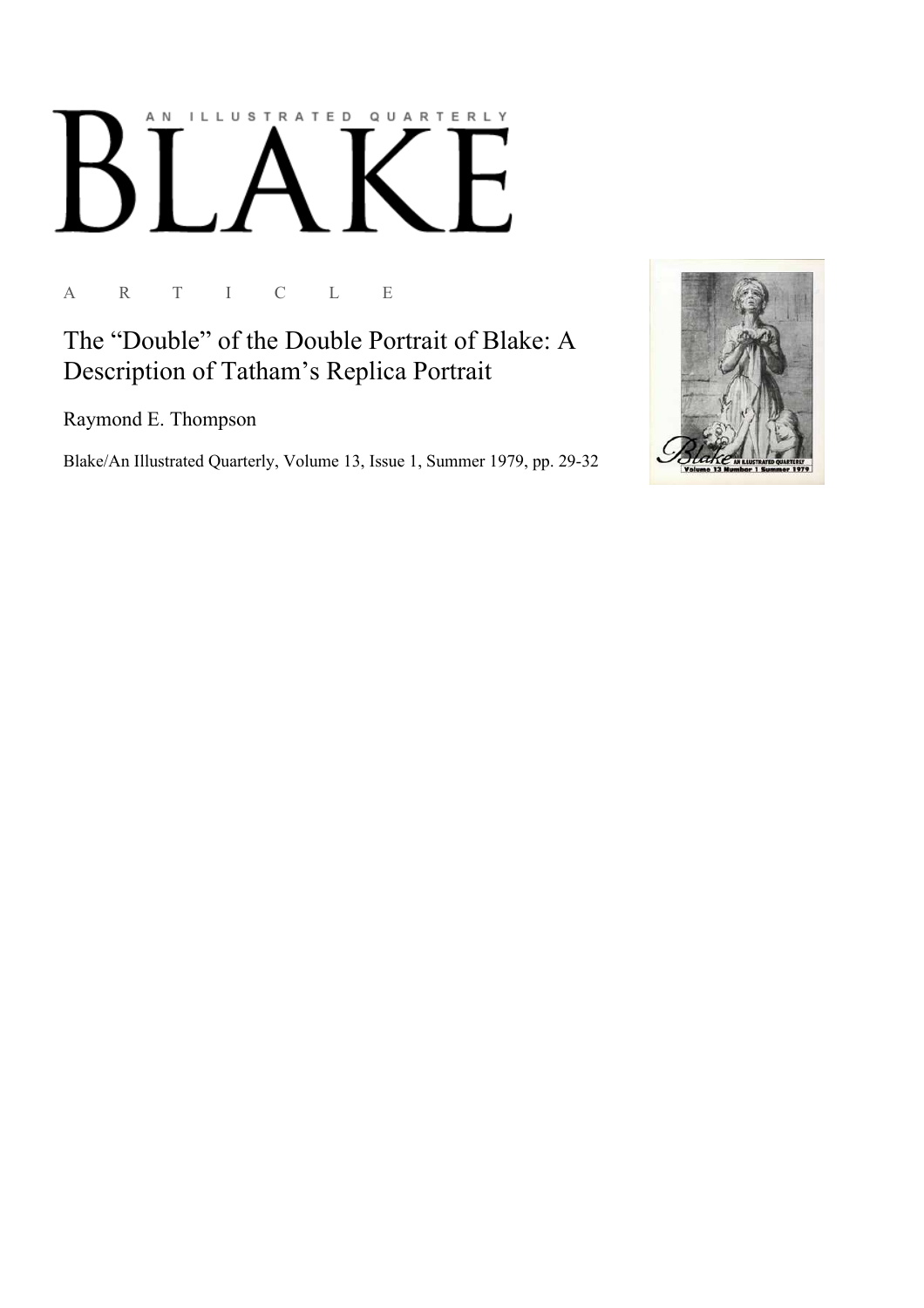## "DOUBLE" OF THE DOUBLE PORTRAIT OF BLAKE: A DESCRIPTION OF TATHAM'S REPLICA PORTRAIT

## RAYMOND E. THOMPSON

T he double portrait of Blake, "William Blake in Youth and Age," by Frederick Tatham, in the Collection of Mr. and Mrs. Paul Mellon since 1964, is surely one of the better known representations of the poet. It has been reproduced in Blake-related publications on several occasions and recently in the William Blake Trust volume devoted to Blake portraiture.<sup>1</sup> There, Keynes discusses this drawing in some detail and then reminds the reader that Tatham also made an enlarged replica of it for the Butts family. Having done so, he at once passes on to his next topic leaving those desiring further information on the replica portrait to seek it elsewhere. But where?-a question which prompted me to look into this matter, and which resulted in this account of my findings.

In contrast with the original portrait, it appears that detailed information about the replica is not widely known. I found no account specific to this work. And while it has been exhibited on several occasions, with one important exception, these exhibitions were otherwise unrelated to Blake. Further, I found but two reproductions, both of them illustrations in catalogues for exhibitions which probably had limited exposure. The replica's existence has been largely forgotten; at the very least, it has been neglected. However, for most of the past decade it has been on public display in The Denver [Colprado] Art Museum. Quite by chance I came upon it there some five years ago--a bit of good fortune which gave me a head start in my investigation. In addition, I

received a most helpful tip from Sir Geoffrey Keynes early on. <sup>2</sup>

As in the case of the original portrait, the year in which the replica was executed is not precisely known. However, Keynes now ascribes "circa 1830" to the former and it seems likely<br>the replica was done soon after.<sup>3</sup> The replica portrait remained in the Butts family and in 1905, upon the death of Captain Butts (the grandson of Blake's great patron, Thomas Butts), passed into the hands of his son, Anthony Bacon Drury Butts. It was later included in the Sotheby & Co. auction of 19 December 1932. The portrait (Lot 117 in the  $s$ ale catalogue)<sup>4</sup> was the first of twelve lots consigned by Mr. Butts, collectively designated "Relics of and Miniatures Painted by William Blake. The Sotheby catalogue file in The British Library indicates that it was purchased by "Ulysses" for five pounds. The purchaser was, in fact, Jacob Schwartz the expatriate American who operated The Ulysses Bookshop in London and New York. The portrait was then listed in the shop's catalogue issued in early 1933, and the American collector<sup>'</sup> T. Edward Hanley obtained it from Dr. Schwartz in that year.<sup>5</sup>

The Hanley art collection, which was both extensive and diverse and eventually included at least three works by Blake, was kept at the Hanley home in Bradford, Pennsylvania. Selections from the collection, which often included the replica portrait, were loaned for public exhibitions on numerous occasions. Mrs. Tullah Hanley informed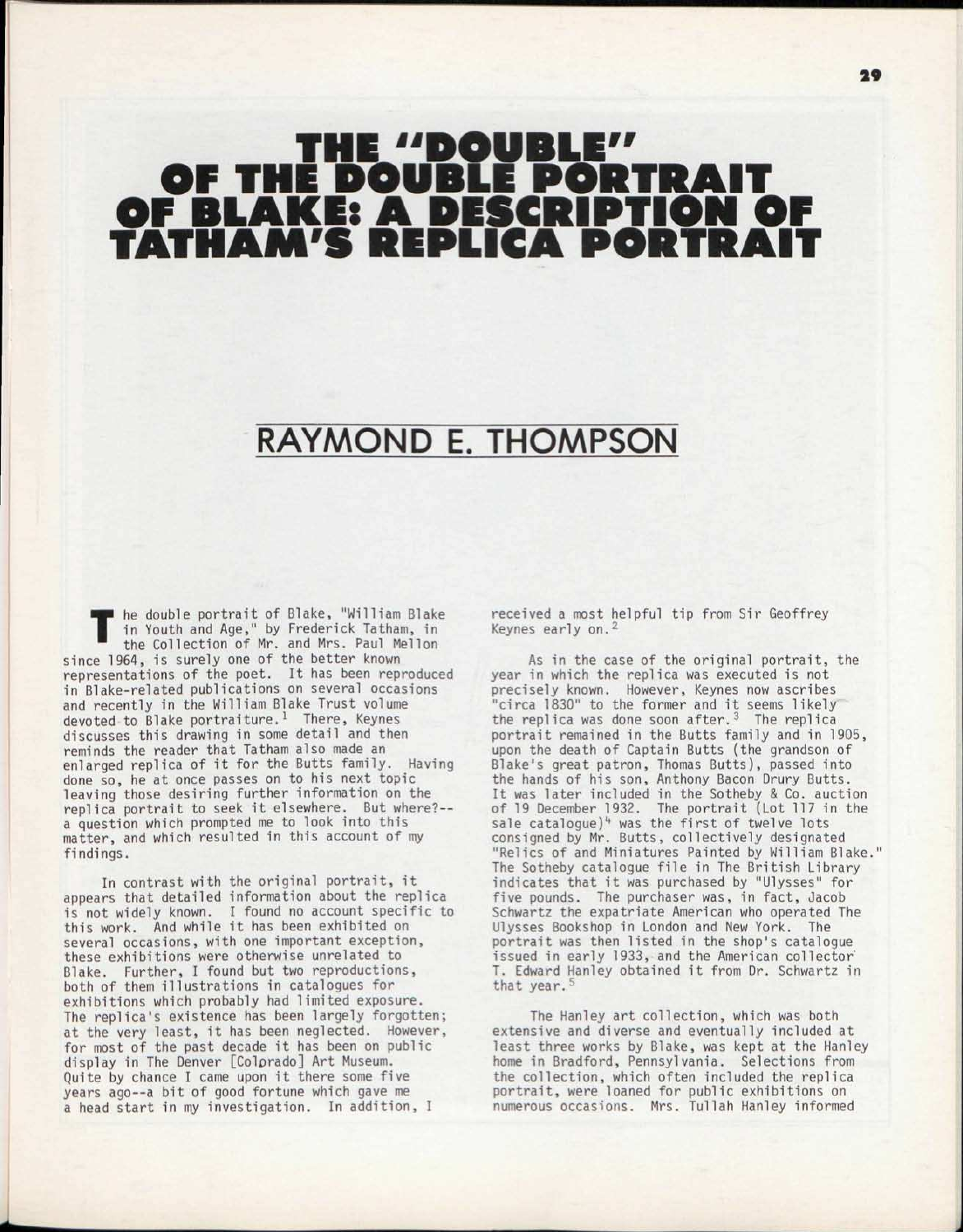Sertrils of Will " Blake at the ages of 28 & 69 years. Born, November 20th 1757. Died August 12. 1827  $\mathcal{O}$  lat:  $bg$ .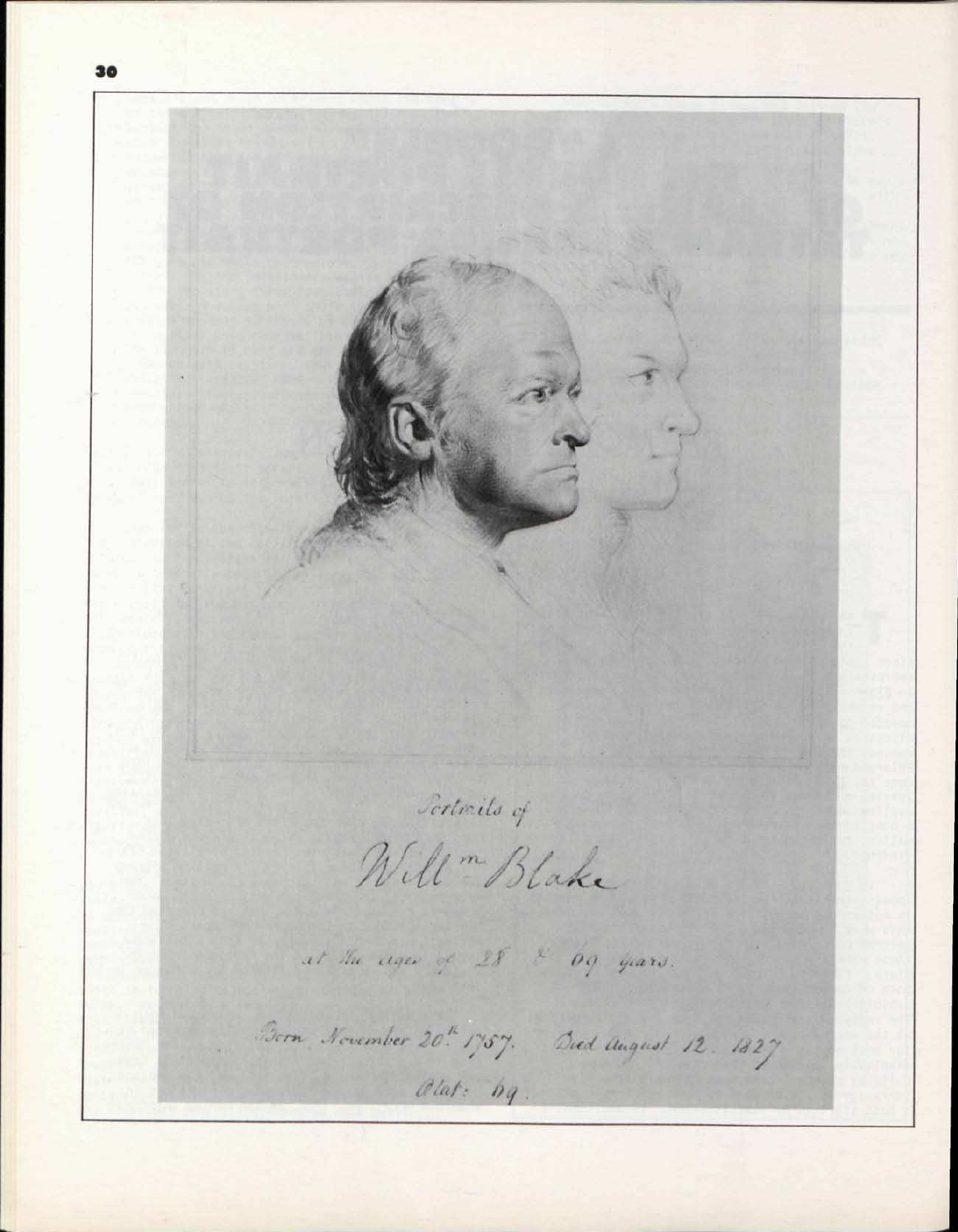

 $\mathbf{1}$